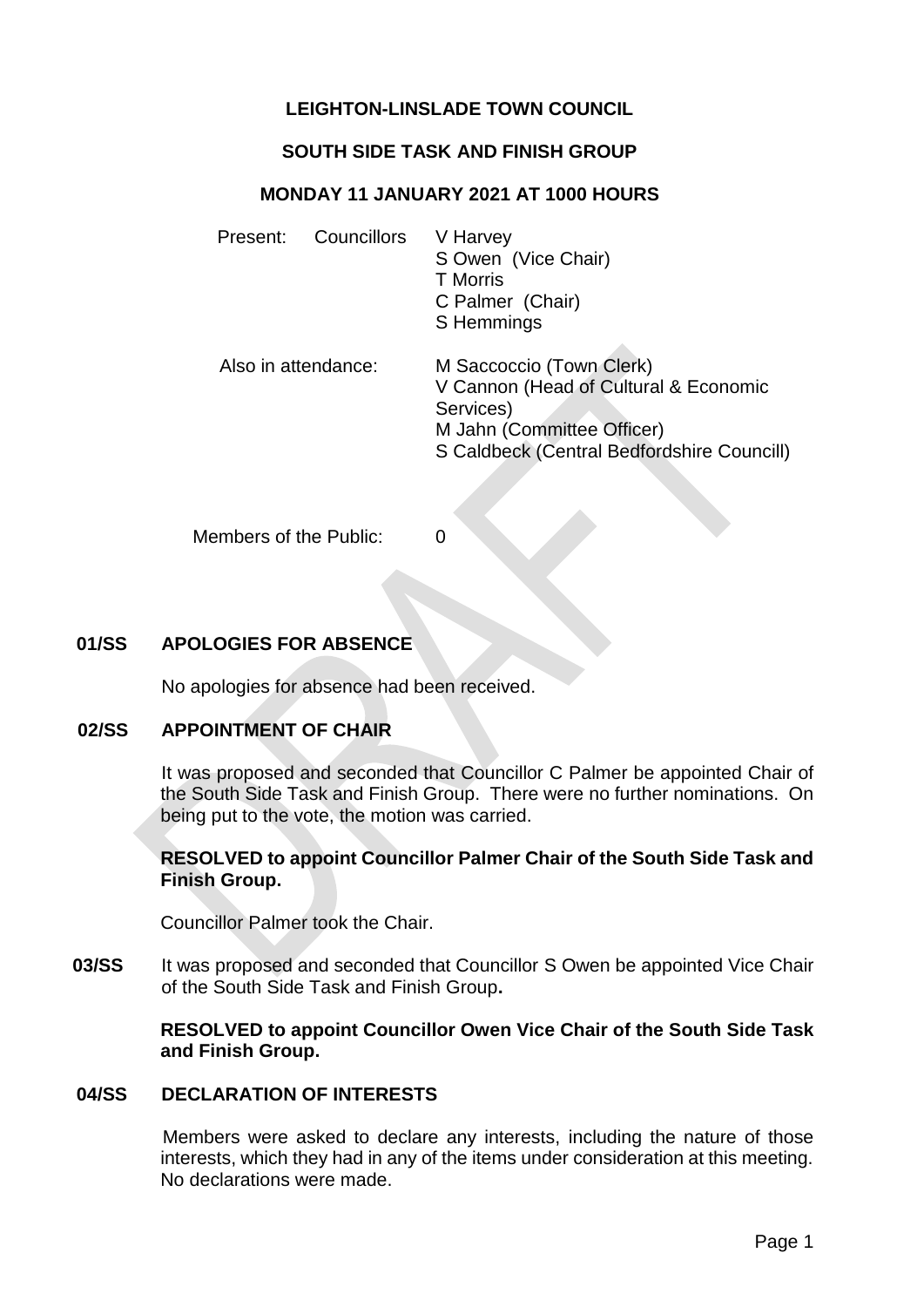# **05/SS QUESTIONS FROM THE PUBLIC**

There were no questions from members of the public.

 $\overline{a}$ 

### **06/SS NOTES TO DATE/NEXT STEPS**

Sam Caldbeck, Central Bedfordshire Council, informed the group that Stephen Mooring had now moved on and had been replaced by Ingrid Hooley as Head of the Place Delivery Team. He advised members that, as previously reported, a four step process was in place which included an interval service review, commercial market review, consultation with the various landowners and at the end of this the production of an report setting out options for progressing a development, should this be considered feasible. Commerical advisers have been appointed to support the Council in this work.

Sam Caldbeck confirmed that should development proceed, it would do so in phases with the closest areas to the High Street being focussed on first. This would include the Mayfair 500 development and various portions of land owned by the Council which aside from providing temporary parking to market traders, are not in active use. The group agreed that a multi-purpose facility, which may include creative arts or business facilities, should be looked at as a priority, in terms of helping to diversify and support the town centre economy. Concerns were raised regarding the piecemeal development of the area, however, members were assured that as any development in the southside area would be guided by the sites development brief, a phased approach as opposed to piecemeal or unco-ordinated development would be taken. The vision for the whole area would be adhered to but development would happen in phases.

A request was made for the Development Brief of 2016 to be shared with members of the group and any additions or deletions to this Brief could be noted to give more clarity to the group of the processes to be followed. Areas on the Brief included development of a day centre, relocation of care home, provision of extra car parking and the provision of a multi-functional community facility. Sam Caldbeck advised that the brief could be provided to members, however, as this document was not adopted at the time it was produced, it must be treated as confidential to avoid any confusion.

A request was made to view, virtually, an established community/multi purpose facility to give members ideas of running costs and how it was organised to the maximum benefit of residents and local businesses/organisations. The Rufus Centre in Flitwick was mentioned as a possible virtual visit or the Chippenham Town Council Arts Facility.

A question was raised as to indicative timescales for the development, however Sam Caldbeck informed members at the present time this would not be advisable or possible. The initial piece of work with Cornerstone needed to be completed first and more details could then be known regarding the day centre, care home consultation and discussions with landowners and how the process could develop.